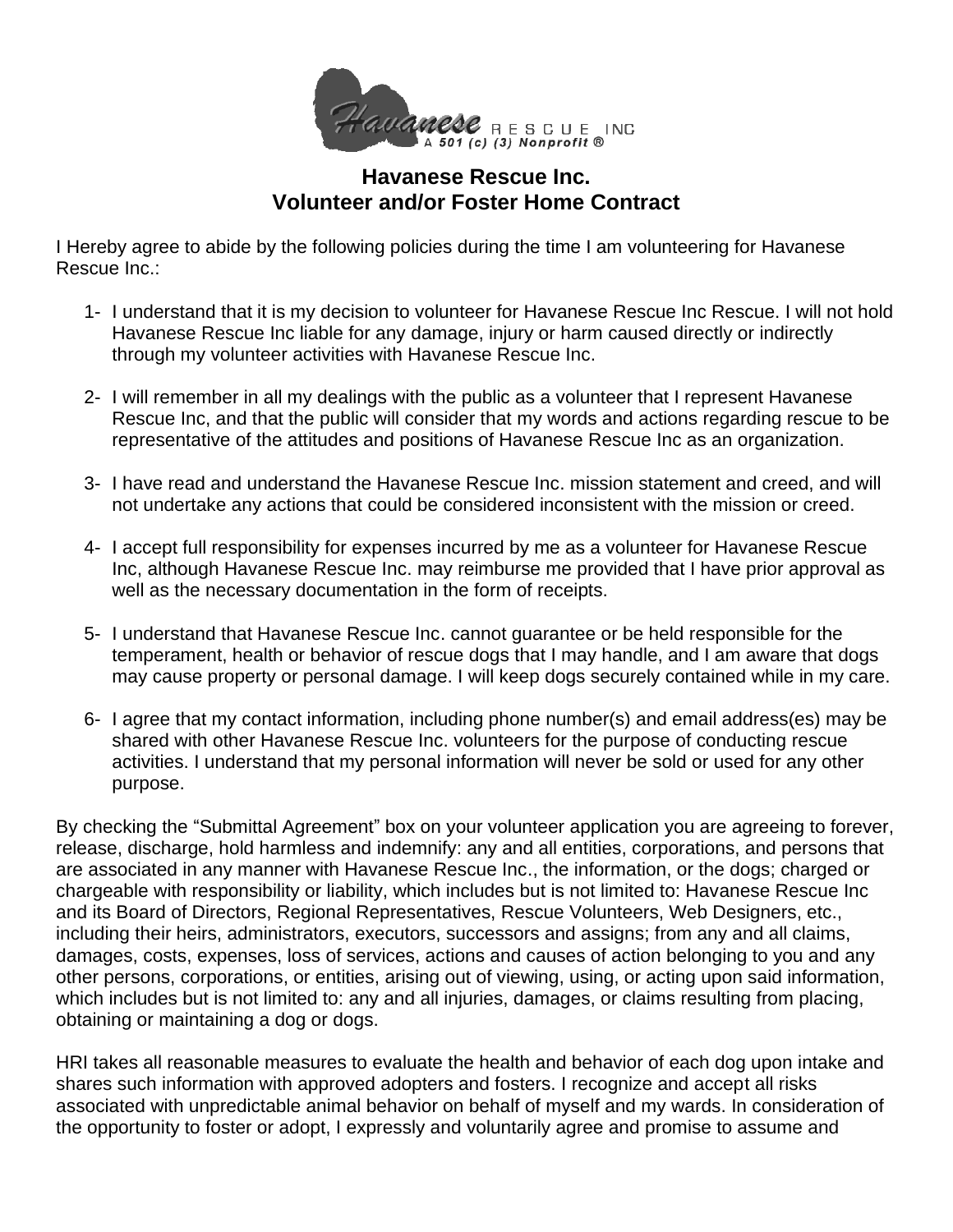accept all risks rising out of or relating to the care and handling of the dogs, whether such risks are known or unknown.

I understand and agree to all of the above, and support the mission of Havanese Rescue Inc.

## **Foster Home Contract**

PLEASE COMPLETE THIS SECTION ONLY IF YOU WISH TO PROVIDE FOSTER CARE FOSTER CARE This will NOT obligate you to accept responsibility for a foster dog.

Not everyone can volunteer to be a foster home for displaced Havanese. We understand that. This is possibly the most important aspect of volunteering and not to be done without a great deal of thought. You must be able to separate the rescue dog from your own animals for the safety of all involved. Please complete this section ONLY if you are interested and able to foster a rescue dog(s). It's best to have the ability to possibly be able to quarantine your foster for a period of time if recommended.

By executing this Havanese Rescue Inc Foster Parent Contract (the "Agreement"), Havanese Rescue Inc, and the Volunteer who resides at the address listed on "Volunteer Contact Information" agree to abide by the terms and conditions of this Agreement from the Effective Date of this Agreement until either party terminates this Agreement in accordance with its terms.

From time to time, the Foster Parent may care for a dog on a temporary basis ("Foster Period") while Havanese Rescue Inc finds a permanent home for the dog. The parties both agree and acknowledge that Havanese Rescue Inc is the legal owner of the dog. This Agreement sets forth the responsibilities and obligations of both parties to this Agreement during the Foster Period.

- 1- Foster Parent acknowledges that it is expected to pay for basic food, and shelter. Havanese Rescue Inc will pay for neutering/spaying, teeth cleaning (if appropriate), micro-chipping, routine preventative treatment for heartworms and fleas and ticks, and other medical treatments recommended by a licensed veterinarian, as long as Foster Parent receives permission from Havanese Rescue Inc prior to having such treatment performed in accordance with the policies documented in the Havanese Rescue Inc Policies and Procedures Manual, unless such treatment is emergency treatment that is medically necessary and Foster Parent was not able to reach Havanese Rescue Inc for approval.
- 2- Foster Parent acknowledges that it should exercise due care when bringing a foster dog into the home. It is recommended that dogs be quarantined for at least ten (10) days and kept away from other pets to prevent the spread of various diseases which may not be immediately apparent. Foster Parent acknowledges that it has read the Foster Parent Guidelines and understands the risks associated with bringing an unknown dog into its home.
- 3- Foster Parent acknowledges that Havanese Rescue Inc cannot make any sort of guarantee about the temperament or behavior of the dog, and Foster Parent is responsible for any damage or injury caused by the dog while it is in the Foster Parent's care.
- 4- If Foster Parent breaches any of the terms of this Agreement, Havanese Rescue Inc shall be entitled to immediately reclaim the dog.
- 5- Either party can terminate this Agreement for convenience by giving the other party written notice of its desire to do so. Until such termination is effected, Foster Parent may foster one or several dogs for Havanese Rescue Inc, and such dogs will be identified on a Comprehensive Dog Record which contains specific information about the dog.